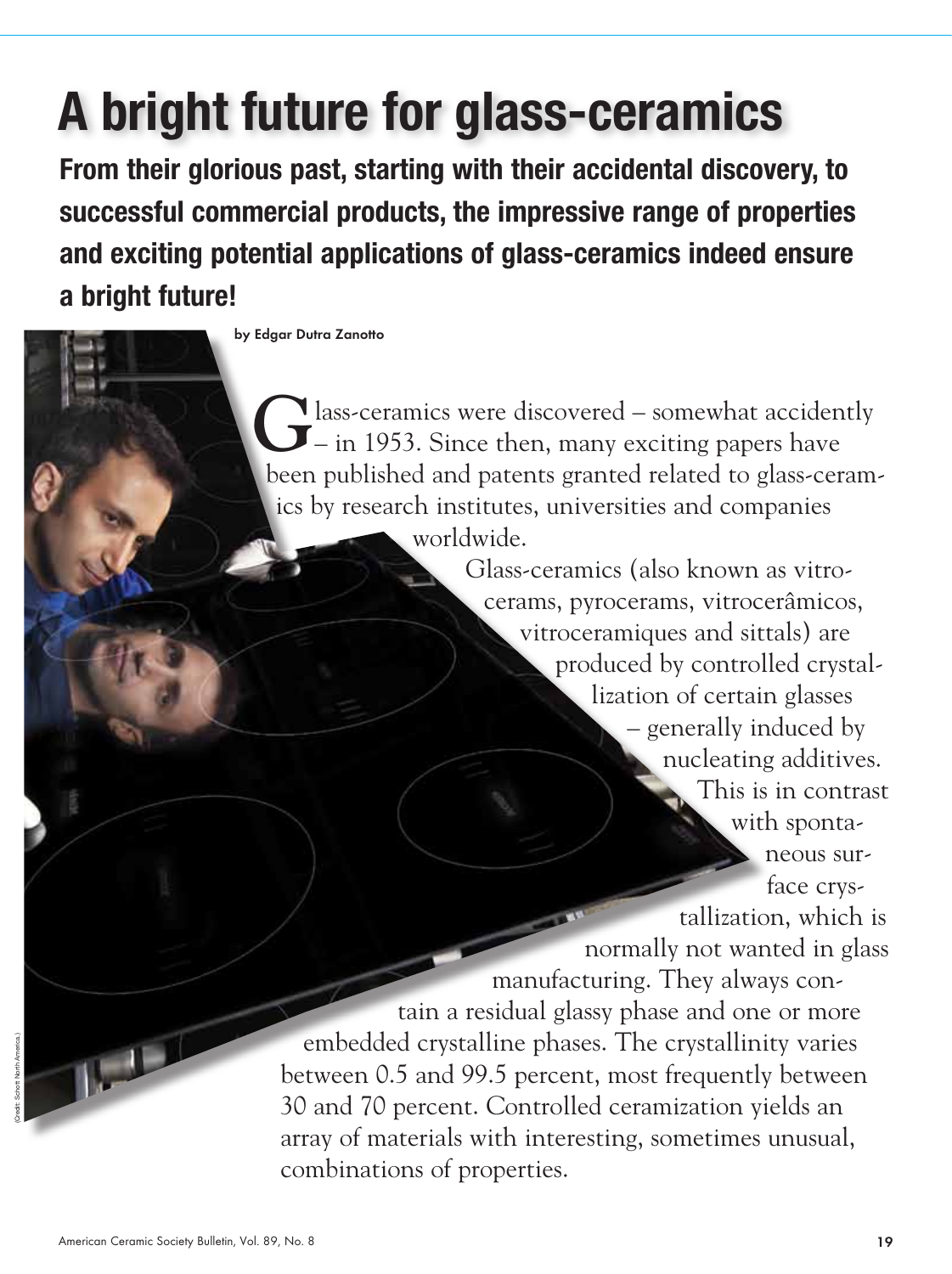Unlike sintered ceramics, glassceramics are inherently free from porosity. However, in some cases, bubbles or pores develop during the latter stages of crystallization. Glass-ceramics have, in principle, several advantages.

• They can be mass produced by any glass-forming technique.

• It is possible to design their nanostructure or microstructure for a given application.

• They have zero or very low porosity.

• It is possible for them to combine a variety of desired properties.

One example of the fourth advantage is combining very low thermal expansion coefficient with transparency in the visible wavelength range for cooking ware. Another is combining very high strength and toughness with translucency, biocompatibility, chemical durability and relatively low hardness for dental applications.

Glass-ceramics are normally produced in two steps. First, a glass is formed by a standard glass-manufacturing process. Second, the glass article is shaped, cooled and reheated above its glass transition temperature. The second step is sometimes repeated as a third step. In these heat treatments, the article partly crystallizes in the interior. In most cases, nucleating agents (e.g., noble metals, fluorides,  $ZrO_2$ ,  $TiO_2$ ,  $P_2O_5$ ,  $Cr_2O_3$  or  $Fe_2O_3$ ) are added to the base glass composition to boost the nucleation process.

A less frequently used method is to induce and control internal crystallization during the cooling path of a molten viscous liquid. This process is used sometimes to form relatively coarse-grained glass-ceramics from waste materials to be used in the construction industry.

Glass-ceramics also can be produced by concurrent sinter-crystallization of glass-particle compacts. In this case, crystallization starts at glass–particle interfaces. A main advantage of the sinter-crystallization process is that nucleating agents are not necessary, because the particle surfaces provide nucleation sites. A disadvantage of this method is 0.5 to 3.0 percent residual porosity. However, this can be sometimes minimized or even eliminated by



Fig. 1. Standing, from left to right, TC-7 members Ralf Muller, Guenter VoelKsch, Linda Pinckney, Edgar Zanotto, Wolfgang Pannhorst, Takayuki Komatsu, Miguel Prado, Michael Budd, Joachim Deubener, Wolfram Hoeland and Ian Donald. Sitting are distinguished guests George Beall and Donald Stookey. Picture taken in Jackson Hole, Wyo., September 2006.

hot-pressing techniques. The sintering route also is attractive to produce glassceramics from reluctant glass-forming compositions, which could be made as a "frit," molded and sinter-crystallized. Commercial applications of sintered glass-ceramics include devitrifying frit solder glasses for sealing TV tubes, cofired multilayer substrates for electronic packaging, marblelike floor and wall tile (Neopariés and similar brands) and some bioactive glass-ceramics. References 1–6 provide a list of recent articles and reviews on the fundamentals of the sinter-crystallization process.

#### Patents and papers

An idea of the scientific and commercial importance of glass-ceramics comes from a search on *Free-patents Online*, which comprises granted patents or applications in the United States, Europe and Japan. About 2,400 granted or filed U.S. patents appear with the keywords "glass ceramic" in the abstract. There also are about 1,500 European and 2,700 Japanese patents. There is some overlap in these numbers, because the same patent is often deposited in different countries.

A similar search for published papers in the Scopus database with the same keywords yields about 10,000 articles. These are very impressive numbers for such a narrow field within all the numerous materials classes and types. This suggests that plenty is already known about glass-ceramics technology. A similar search in Scopus indicates that, since 1960, the most prolific companies in glass-ceramics research are Corning Inc.

(114 articles), Schott Glaswerke (69), IBM (65), Nippon Electric Glass Co. (30), Ivoclar Vivadent AG (29), NEC Corp. (24), Aerospace Corp. (20) and Toyota TI (18).

There are far too many papers and patents to be cited in this short "insight" article. Thus, we will direct the interested reader to a limited number of key books and papers, including some of our own. The fundamentals behind the understanding and control of glass crystallization concern the mechanisms, thermodynamics and kinetics of crystal nucleation, growth and overall crystallization. Several groups have focused on such studies during the past century. Interested readers are invited to check References 7–9 for reviews on the basics of internal and surface nucleation in glasses. Readers are referred to classical textbooks in References 10–12 and review articles in References 13–16 for more detailed information on glass-ceramics.

#### Discovery of glass-ceramics

Natural glass-ceramics, such as some types of obsidian, "always" have existed. Synthetic glass-ceramics were serendipitously discovered in 1953. Stanley Donald Stookey, then a young researcher at Corning Glass Works, meant to anneal a piece of a lithium disilicate glass with precipitated silver particles (meant to form a permanent photographic image) in a furnace at 600°C. He accidentally overheated the glass to about 900°C. "Damm it, I've ruined a furnace!" Stookey thought. Instead of a melted pool of glass, the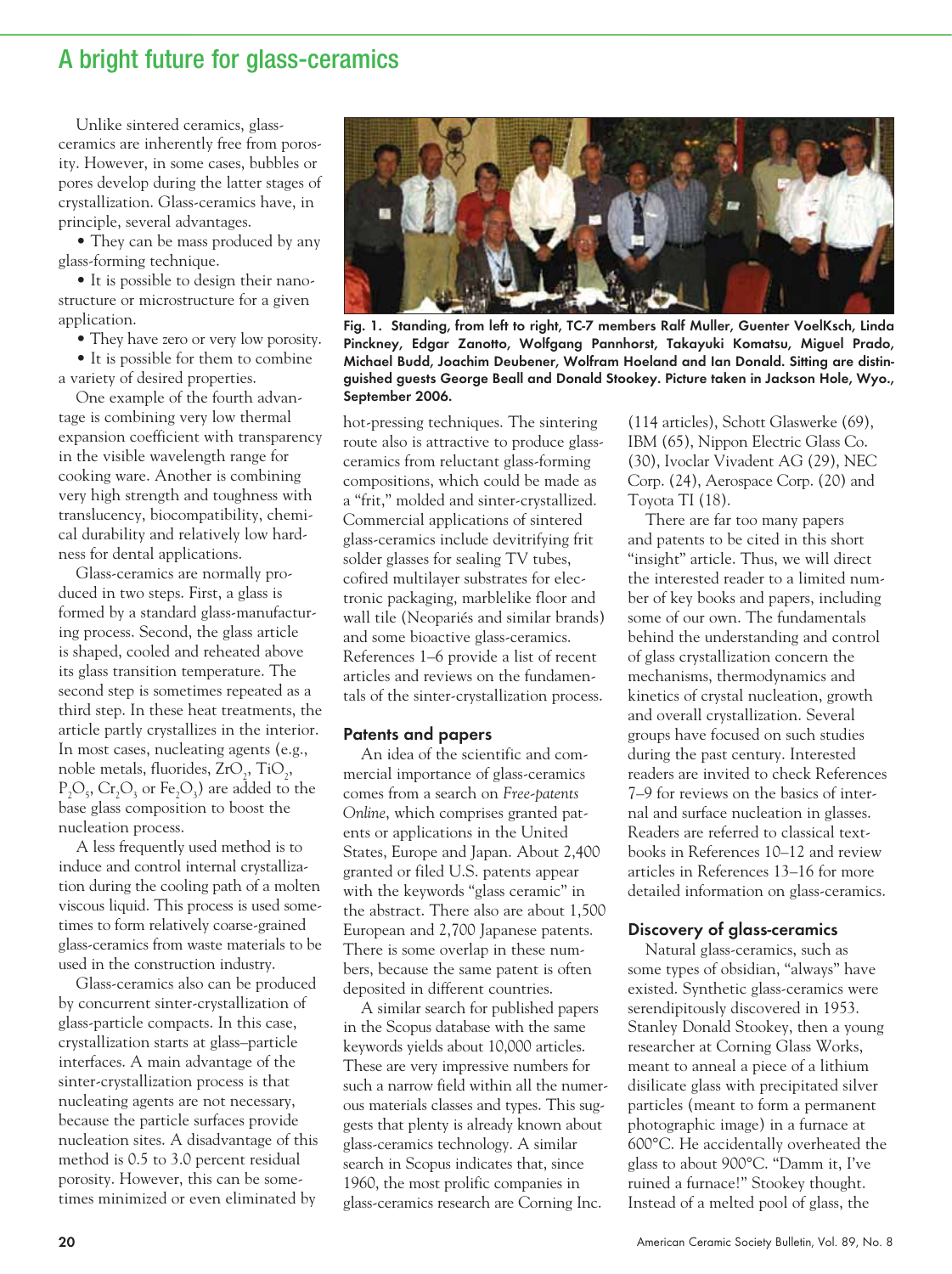astonished Stookey observed a white material that had not changed shape.

He then accidentally dropped the piece on the floor, but it did not shatter, contrary to what might normally have been expected from a piece of glass! He was surprised by the unusual toughness of that material. Stookey had accidentally created the first glassceramic, denominated Fotoceram.17

In their book, Volfram Hoeland and George Beall mention that "knowledge of the literature, good observation skills and deductive reasoning were clearly evident in allowing the chance events to bear fruit." This glass-ceramic was later known also as Pyroceram. This first synthetic glass-ceramic eventually led to the development of CorningWare in 1957.17 It also influenced the development of Vision, a transparent cookware. CorningWare entered the consumer marketplace in 1958 and became a multimillion dollar product.

The scientific and commercial importance of glass-ceramics was recognized by the International Commission on Glass, which established TC-7, the "Nucleation, Crystallization and Glass-Ceramic Committee" (www.icg. group.shef.ac.uk/tc7.html) about three decades ago. Figure 1 shows some past and present TC-7 members and guests.

## Commercial glass-ceramic products

The first commercially viable glassceramic was developed in the aerospace industry in the late 1950s as radomes to protect radar equipment in the nosecones of aircraft and rockets. Glassceramics used in these applications must exhibit a challenging combination of properties to withstand critical conditions resulting from rain erosion and atmospheric reentry: homogeneity; low dielectric constant; low coefficient of thermal expansion; low dielectric loss; high mechanical strength; and high abrasion resistance. Glass-ceramics now are used in nosecones of highperformance aircraft and missiles. No glass, metal or single crystal can simultaneously meet all of these relevant specifications.<sup>10</sup>

Another class of traditional, but still

modern and very interesting glass-ceramics, is represented by Corning's Fotoceram (also invented by Stookey) and Schott's Foturan. These glassceramics can be patterned by ultraviolet

light and selectively crystallized by thermal treatments. The crystallized regions then are completely dissolved by acid etching. The patterned glass can be used as-is or can be heated once more to form polycrystalline glass-ceramic plates that have high-precision holes, channels or any desired intricate pattern. The products are used in electronics, chemistry, acoustics, optics, mechanics and biology in applications that include microchannels in optical fibers, ink-jet printer heads, substrates for pressure sensors and acoustic systems in head-phones.10–12

#### Consumer products

Corning, Schott, St. Gobain, Nippon, Ohara, Ivoclar and few others presently produce commercial glassceramics for consumer and specialized markets. We could not confirm whether Fuji Photo, Japan; Pittsburg Plate Glass, U.S.; NGK Insulators, Japan; Sklo Union, Czech Republic; CBP Engineering, U.K.; International Ceramics, U.K.; and Konstantinovskii, Russia; remain active in the glassceramic business.11

A range of commercially successful glass-ceramics for consumer applications include famous brands of lowexpansion products that are resistant to thermal shock: CorningWare; and Vision – a transparent glass-ceramic. Cooktop plates, such as Schott's Ceran, Eurokera's Kerablack and Nippon Electric Glass' Neoceram also are available. These products rely on their relatively high toughness (compared with glasses), appealing aesthetics and very low thermal expansion coefficient.

The most important system commercially is the  $Li_2O-Al_2O_3-SiO_2$  (LAS) system with additional components, such as CaO, MgO, ZnO, BaO,  $P_2O_5$ ,  $\text{Na}_2\text{O}$  and  $\text{K}_2\text{O}$ . Fining agents include  $\text{As}_2\text{O}_5$  and  $\text{SnO}_2$ . ZrO<sub>2</sub> in combinations



Fig. 2 Glass-ceramic teeth.

with  $TiO<sub>2</sub>$  are the most commonly used nucleation agents. The main crystalline phase is a β-quartz solid solution, which is highly anisotropic and has an overall negative TCE. LAS glass-ceramics can sustain repeated and quick temperature changes of 800°C to 1000°C. The dominant crystalline phase of these glass-ceramics, β-quartz solid solution, has a strong negative CTE.

Keatite solid solution (β-spodumene) also has a negative CTE, higher than β-quartz solid solution. The negative CTE of the crystal phase contrasts with the positive CTE of the residual glass. Adjusting the proportion of these phases offers a wide range of possible CTEs in the finished composite. For most current applications, a low or zero CTE is desired. A negative CTE also is possible. At a certain point, generally between 60 and 75 percent crystallinity, the overall negative expansion of the crystal phase(s) and the positive expansion of the residual glass phase cancel each other. Thus, the glassceramic as a whole has a TCE that is very close to zero. But such a balance is not straightforward, because the relative stiffness of the glass and crystal phases also is important.

Glass-ceramics also can be adjusted to match the CTE of the material to which they will be bonded. LAS glassceramics were originally developed for use in mirrors and mirror mounts of astronomical telescopes. They now have become known and have entered the domestic market through their use in cooktops, cookware and bakeware as well as high-performance reflectors for digital projectors. Other well-known brands of these low-expansion glassceramics are Ceran, Kerablack and Neoceram (cooktops); and Robax, Keralite and Neoceram (stoves and fireplaces). Nippon Electric Glass's related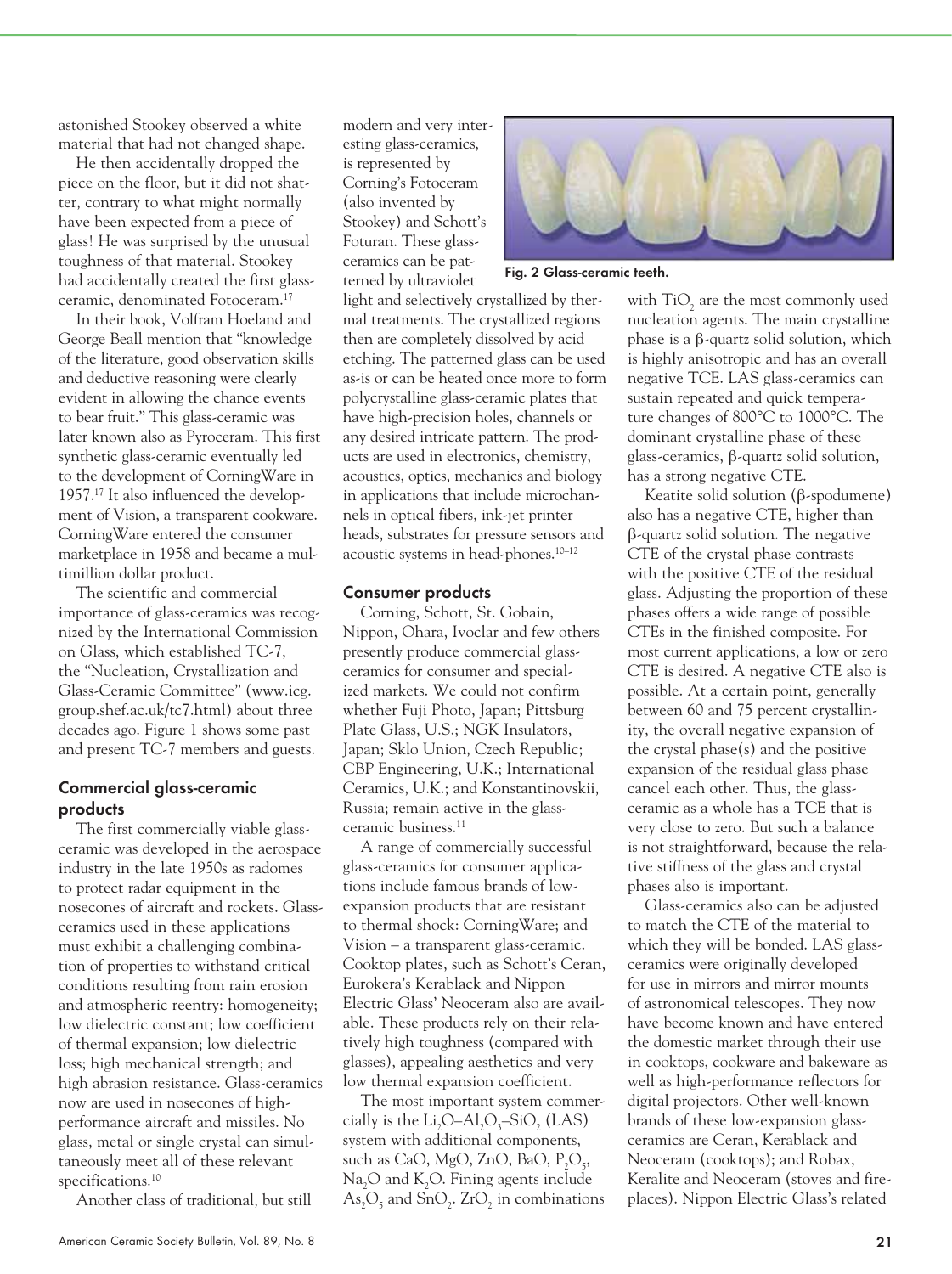

Fig. 3. Micrographs of open and partially blocked dentin tubules by Biosilicate glasscermic powder. RHS – results of a clinical study of dentin sensitivity level of 160 teeth: Initial and after 1 to 6 applications of Biosilicate. (Reprinted from a research report for Vitrovita – Glass-Ceramic Innovation Institute.)

products in this area include Firelite fire-rated glass. The same class of material was also used until the late 1990s as CorningWare dishes, which could be taken from the freezer directly to the oven with no risk of thermal shock damage. These low-CTE glass-ceramics are the most successful commercial glass-ceramics thus far developed.10–12

#### Thermal uses of glass-ceramics

Another particularly important material is Zerodur, a semitransparent, nonporous glass-ceramic made by Schott. Zerodur has an extremely low CTE (0.00  $\pm$  0.02  $\times$  10<sup>-6</sup>/K between 0°C and 50°C), which can even become zero or slightly negative in some temperature ranges. Another unique characteristic of this glass-ceramic is its exceptionally good homogeneity. Even in large material blocks, it is almost impossible to measure the fluctuations in mechanical and thermal properties. Its good transparency in the range 400 to 2,300 nanometers allows a verification of internal quality. Therefore, it can be ensured that neither bubbles nor inclusions go undetected.

Because of its unique properties, Zerodur is a preferred material for lightweight honeycomb mirror mounts made for satellite mirrors. Other typical applications include precision optics, mirror substrates for large astronomical telescopes, mirror substrates for X-ray telescopes, optical elements for comet probes, ring laser gyroscopes and standards for precision measurement technology. Other great low-CTE glass-ceramics success stories are Ceran panels for cooktops and Robax for fireplaces and stoves.10–12,14

Another relevant thermal property of glass-ceramics is their limiting use temperature. Because of their residual glass phase, most glass-ceramics flow and deform at relatively low temperatures, typically below about 700°C. However, some notable exceptions exist. An example is a celsian glass-ceramic in the SrO–BaO–Al<sub>2</sub>O<sub>3</sub>–SiO<sub>2</sub> system, which has use temperatures as high as 1,450°C and CTEs that match silicon, SiC and  $\mathrm{Si_{3}N_{4}}$ . This material is meltable at commercial temperatures (1,650°C).<sup>18</sup>

#### Machinable glass-ceramics

Macor, Dicor, Vitronit, Photoveel and other brands of machinable glassceramics rely on mica crystals in their microstructure. Their high CTE readily matches most metals and sealing glasses. They exhibit zero porosity and, in general, are excellent insulators at high

voltages, various frequencies and high temperatures. When properly baked out, machinable glass-ceramics will not outgas under vacuum environments. They can be machined to complicated shapes and precision parts with ordinary metalworking tools, quickly and inexpensively.

Machinable glass-ceramics require no postfiring after machining. This means that specifications can be met without having to resort to costly machining with diamond tools. Typical Macor applications include insulators and supports for vacuum environment feed-troughs; spacers, headers and windows for microwave tube devices; sample holders for microscopes; aerospace components; welding nozzles; fixtures; and medical equipment. Some dental and some bioactive glassceramics also are machinable using modern CAD–CAM techniques.<sup>10-12</sup>

#### Construction materials

Several authors, especially in the United Kingdom, Eastern Europe, Cuba, Italy and Brazil have developed many glass-ceramics made from a wide variety of waste materials, such incinerator ashes, blast furnaces slags, steel slags and sugar-cane ashes. Their composition and predominant crystal phases vary widely. These low-cost, darkcolored (because of the high level of transition elements in wastes) materials are generally strong, hard and chemically resistant. Their intended use is for abrasion and chemically resistant parts or floor and wall tile used in chemical, mechanical and other heavy-duty industries or construction.

A high-end-use construction and architecture glass-ceramic is Neopariés, which was pioneered by Nippon Electric Glass about 20 years ago and continues to be used. This glass-ceramic is one of the few commercial products made by sintering, and its main crystal phase is wollastonite (calcium metasilicate). Neopariés is a pore-free, partially crystallized material with a soft rich appearance similar to marble and granite. However, it has none of the maintenance problems of natural stone and is an attractive material for exterior and interior building walls and table tops.

Because of the growing concern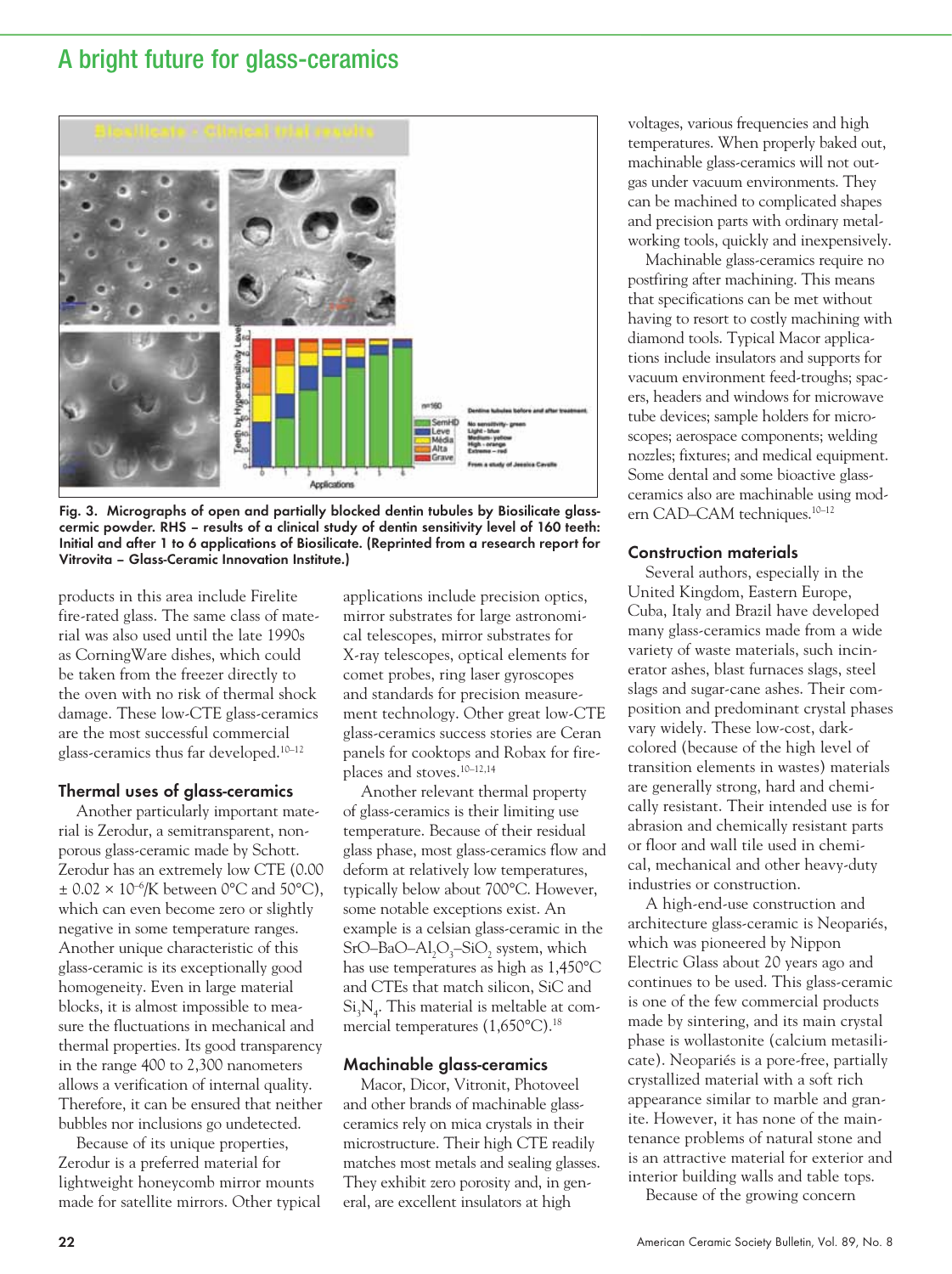about sustainability and exhausting reserves of natural stones, the use of glass-ceramics as a construction material deserves much attention. References 11 and 19–21 discuss these uses further.

#### High-strength glass-ceramics

The average fracture strength ( $S<sub>c</sub> \approx$ 100–250 MPa) and toughness ( $K_{Ic} \approx$ 1–2.5 MPa∙m1/2) of most glass-ceramics are generally higher than those of commercial glasses ( $S_f \approx 50-70$  MPa;  $K_i$ ≈ 0.7 MPa∙m1/2). Glass-ceramics with especially high strength and toughness have been reported by George Beall and colleagues<sup>10</sup> for canasite glass-ceramic ( $S_f \approx 300 \text{ MPa}; K_i \approx 5$ MPa.m1/2). Somewhat smaller but still impressive values of strength and toughness ( $S_f$  ≈ 350–400 MPa;  $K_i$  ≈ 2.3–2.9 MPa $\cdot$ m<sup>1/2</sup>) have been reported for the lithium disilicate IPS e.max Press developed by Wolfram Hoeland and other Ivoclar researchers.10 The common feature of these glass-ceramics is their lath-shaped crystals that lead to crack deflection and toughening.

Other successful strategies to increase strength and toughness include fiber reinforcement, chemical strengthening by ion-exchange methods and development of a thin surface layer with a lower thermal expansion than the interior to induce a compressive surface layer. All these concepts have been demonstrated for a few glassceramic compositions. However, they are far from being fully explored, and, thus, there is much scope for further research. Another important aspect that needs further study is effect of the type (compressive versus tensile) and magnitude of the internal residual stresses that are always present and are maximum at the crystal–glass interfaces. Values of 0.1 to 1.0 gigapascals have been reported in some glassceramics. These stresses certainly affect the overall mechanical performance of the material. A few papers have dealt with residual stresses in glass-ceramics, including References 16 and 22–24.

## Dental glass-ceramics

All-ceramic dental restorations are attractive to dentists and patients, because they are biocompatible, have superior aesthetics and their low thermal conductivity makes them comfortable in the mouth. Moreover, the material is extremely durable, and it is relatively easy to manufacture to customized units. Allceramic restorations can be used to cover even dark tooth cores (e.g., if the tooth is severely discolored or a titanium abutment is used).

Current lithium disilicate glass-ceramics – e.g., Ivoclar's IPS e.max – are ideal for fabricating single-tooth restorations (Fig. 2). This innovative glass-ceramic produces highly esthetic results. Its hardness is similar to that of natural teeth, and it is two to three times stronger than other dental glass-ceramics. The material can be either pressed or machined to the desired shape in the dental laboratory. Because of its high strength  $(S_f)$ ≈ 360–400 MPa) and toughness (*K*<sup>I</sup>*<sup>c</sup>* ≈ 2.3–2.9 MPa∙m1/2(single-edge V-notched beam)), restorations fabricated with this material can be cemented by various techniques. These glass-ceramics possess true-to-nature shade behavior, naturallooking esthetics, natural-looking light transmission, versatile applications and a comprehensive spectrum of indications.

#### Bioactive glass-ceramics

Bioactive glass-ceramics form in-situ a biologically active layer of hydroxycarbonate apatite (the mineral phase of bone and teeth) that bonds to bone and teeth and sometimes even to soft tissue. Moreover, load-bearing applications require excellent mechanical properties. Many products have reached commercial success: Cerabone A-W (apatite– wollastonite), Ceravital (apatite–devitrite), Bioverit I (mica–apatite), Bioverit II (mica) and Ilmaplant L1 and AP40. They have been used as granular fillers, artificial vertebrae, scaffolds, iliac spacers, spinous spacers, intervertebral spacers, middle-ear implants and as other types of small-bone replacements. Some of their interesting properties are listed

| <b>Property</b>                           | Glass-ceramic |                   |                                          |
|-------------------------------------------|---------------|-------------------|------------------------------------------|
|                                           | Cerabone      | <b>Bioverit I</b> | <b>Highly bioactive</b><br>glass ceramic |
| <b>Bioactivity class</b>                  | $R^{\dagger}$ | $R^{\dagger}$     | $A^{\ddagger}$                           |
| Machinability                             | Low           | Good              | Fair                                     |
| Density $(q/cm3)$                         | 3.1           | 2.8               | 2.6                                      |
| Three-point flexural strength (MPa)       | 215           | $140 - 180$       | 210                                      |
| Young's modulus (GPa)                     | 120           | $70 - 90$         | 70                                       |
| Vickers hardness (HV)                     | 680           | 500               | 600                                      |
| Toughness (MPa $\cdot$ m <sup>1/2</sup> ) | 2.0           | $1.2 - 2.1$       | 0.95                                     |
| Slow crack growth index                   | 33            |                   |                                          |

#### in Table I.

Cerabone – developed by Tadashi Kokubo and produced by Nippon Electric Glass Co. Ltd. – is probably the most widely used bioactive glass-ceramic for bone replacement. Numerous clinical trials have shown intergrowth between this glass-ceramic and human bone. Tadashi informed us in 2009 that about 50,000 successful implants already have been made using Cerabone. Bioverits are machineable glass-ceramics that are very useful, because they can be easily modified during clinical procedures. Bioverit II is especially good in this respect.<sup>10,11,25-27</sup>

A different type of highly bioactive glass-ceramic was developed by Peitl et al.28 in 1995. This is a low-density glassceramic in the Na-Ca-Si-P-O system that has a Young's modulus closer to that of cortical bone and much higher bioactivity than previous bioactive glassceramics. This particular combination of properties is desired for several applications. This glass-ceramic is about 30 to 50 percent crystalline, and its main phase is Na<sub>2</sub>O∙2CaO∙3SiO<sub>2</sub>. The first clinical trials for middle-ear bone replacements in 30 patients yielded very positive results. Table I summaries the main properties of some bioactive glass-ceramics.

A new glass-ceramic based on the same Na-Ca-Si-P-O system (Biosilicate) but with some compositional modifications and greater than 99.5 percent crystallinity recently was developed by Zanotto and colleagues.<sup>29-32</sup> This glassceramic is as bioactive as the "gold standard" bioglass 45S5 invented by Larry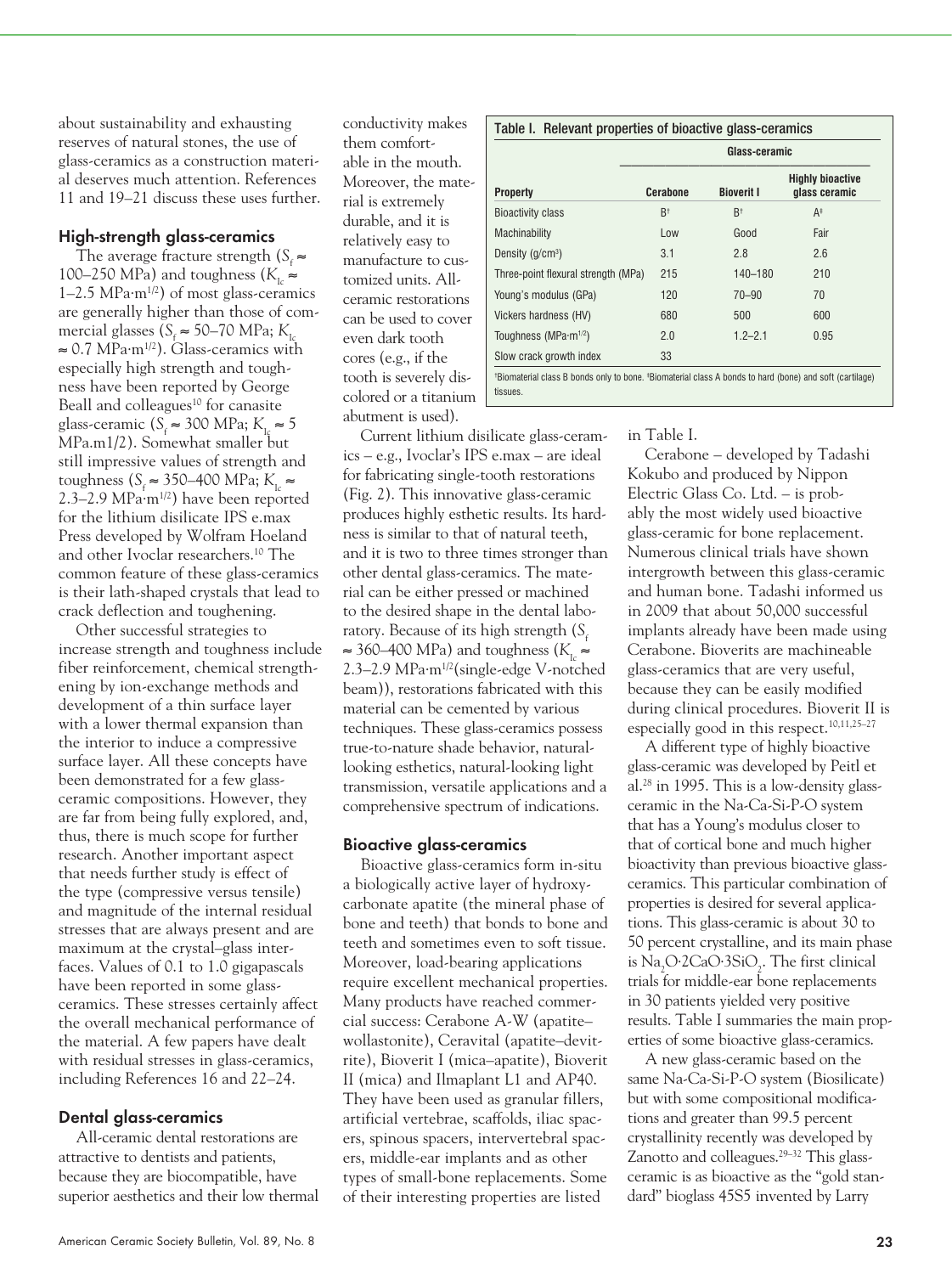



Hench. Clinical tests of treatment with Biosilicate powder for dentin hypersensitivity in 160 sensitive teeth conducted by dentist Jessica Cavalle are shown in Fig. 3. After the first treatment, one-third of the teeth lost their sensitivity. After six applications of Biosilicate powder, 94 percent of the teeth were cured. This powdered glass-ceramic also can be useful for making small sintered bones and bioactive scaffolds, such as those shown in the studies of Enrica Verné<sup>33</sup> and Aldo Boccaccini<sup>34</sup> and their colleagues.

Another interesting class of bioactive glass-ceramics is heat-generating bioactive or biocompatible glass-ceramics intended for use for hyperthermic treatment of tumors. For instance, in one study by Koichiro et al.,<sup>35</sup> glass plates of the chemical composition CaO–SiO<sub>2</sub>–  $Fe_2O_3 - B_2O_3 - P_2O_5$  were ceramized. The resulting glass-ceramic containing magnetite and wollastonite crystals showed high-saturation magnetization. This glass-ceramic formed a calcium- and phosphorous-rich layer on its surface and tightly bonded with bone within about eight weeks of implantation. The parent glass did not form the calcium- and phosphorous-rich layer and did bond with bone at 25 weeks. Under an external magnetic field, granules of this glassceramic filled in rabbit tibias heated surrounding bone to more than 42°C and maintained this temperature for 30 minutes.35 Since then, this promising

route for tumor treatment has been followed by several authors. Several other compositions have been and are presently being tested in various laboratories.

## Electrically conducting and insulating glass-ceramics

Electrically insulating materials, such as spinel–enstatite, canasite and lithium disilicate glass-ceramics (made by Corning) as well as TS-10 glass-ceramic substrates (made by Ohara) are used in magnetic media disks for hard disk drives. These materials offer the key properties necessary for today's higher areal density, smaller, thinner drive designs. These glass-ceramics have high toughness, provide low surface roughness and good flatness, ultralow glide heights and excellent shock resistance.10

On the other hand, lithium-ionconducting glass-ceramics are promising solid electrolytes for lithium batteries. Sufficiently high conductivity at ambient temperature (10<sup>-3</sup> ( $\Omega$ ⋅cm)<sup>-1</sup>) has been demonstrated when precursor glasses crystallize in the highly conductive nanoscale application specific integrated circuit structure. Systems derived from the  $LiTi<sub>2</sub>(PO<sub>4</sub>)<sub>3</sub>$  composition have been extensively studied. In fact, partial substitution of  $Ti<sup>4+</sup>$  by a trivalent cation,  $M^{3+}$ , such as  $Al^{3+}$ ,  $Ga^{3+}$ ,  $In^{3+}$ ,  $Sc^{3+}$ ,  $Y^{3+}$ ,  $La^{3+}$ ,  $Cr^{3+}$  or  $Fe^{3+}$ , generates a deficiency in positive charges, which is compensated by additional Li<sup>+</sup> ions, leading to the  $Li_{1+x}M_xTi_{2-x}(PO_4)_3$  system.

Some authors claim that the main advantage of obtaining such materials by the glass-ceramic route would be a decreased porosity if compared with ceramic materials obtained by the classical sintering route. However, one feature that has been scarcely explored, is that, if the parent glass presents internal nucleation, one may easily and effectively control, for instance by double-heat treatments, the microstructure of the glass-ceramic to further increase its conductivity.36

Solid oxide fuel cells are ceramic solid-state energy conversion devices that produce electricity by electrochemically combining fuel (e.g., hydrogen gas or natural gas) and oxidant (e.g., air) gases across an ionic conducting oxide at operating temperatures of about 800°C. The planar SOFC configuration provides a simple manufacturing process and high current densities, but it requires hermetic sealing to prevent fuel–oxidant mixing and to electrically insulate the stack.

A suitable sealing material must meet several criteria: chemical stability at 800°C under oxidizing and reducing wet atmospheres (air, hydrogen gas); electrically insulating; chemical compatibility (i.e., must not poison other cell components); ability to form a seal at about 900°C that results in a hermetic bond with high strength; CTE of 10–12 ppm/K; and long-term reliability during high-temperature operation and during thermal cycles to room temperature. In the scientific literature phosphosilicate, boron-free alkaline-earth silicates and borosilicate glass-ceramics, for instance SrO–La<sub>2</sub>O<sub>3</sub>–Al<sub>2</sub>O<sub>3</sub>–B<sub>2</sub>O<sub>3</sub>– SiO<sub>2</sub>, have been suggested for SOFC sealing applications.<sup>37</sup> Several research groups in the world are attempting to develop such materials.

Some groups have experimentally demonstrated the possibility of producing glass fibers of the famous BISCO  $\rm (Bi_2Sr_2CaCu_2O_8)$  system – which are not superconducting – and then crystallizing them to produce glass-ceramic superconductors.<sup>38</sup>

Last, but not least, several glassceramics-containing piezoelectric and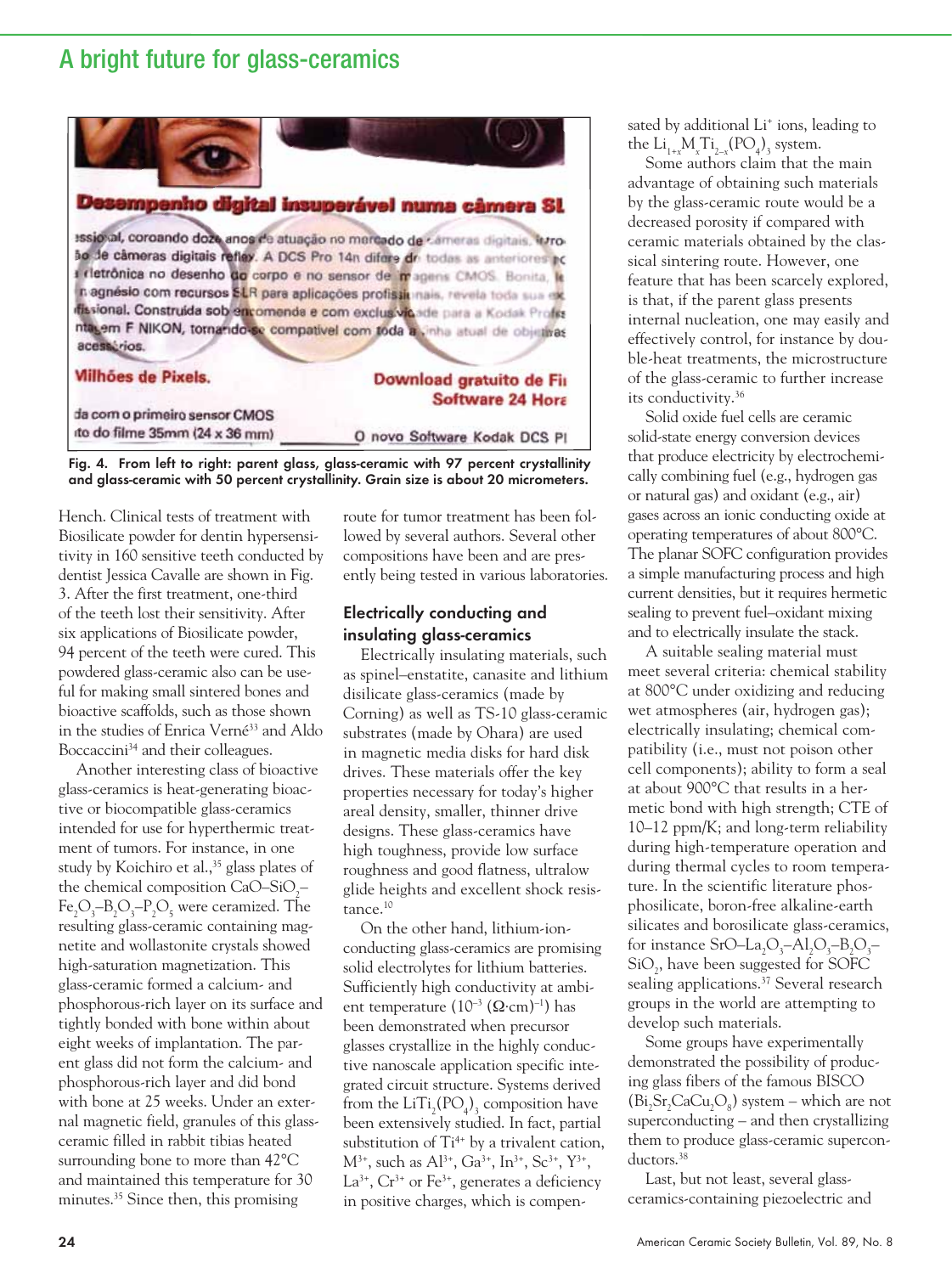ferroelectric phases have been studied. These areas for glass-ceramics applications have not yet been fully explored.

#### Transparent glass-ceramics

Some successful and many trial optical applications have been proposed for transparent glass-ceramics: cookware (Vision) that allows continuous visualization and monitoring of the cooking process); fireplace protection; transparent armors for visors or vehicle windows; substrates for LCD devices; ring laser gyroscopes; missile noses; fiber grating athermalization; precision photolithography; printed optical circuits; and small or very large telescope mirrors (Zerodur). In this last example, the telescope's optical components are required to overcome distortions caused by temperature fluctuations. Therefore, glass-ceramics with zero expansion are highly suitable.

The keen interest in glass-ceramics for optical applications is caused by their advantages over glasses, singlecrystals and sintered transparent ceramics. Unlike glasses, glass-ceramics demonstrate properties similar to those of single crystals. In contrast with single crystals or sintered ceramics, glass-ceramics can be made in intricate shapes and sizes by fast and cost-efficient glass-manufacturing processes.

Transparent glass-ceramics based on fluoride, chalcogenide and oxyfluoride doped with rare-earth ions have been successfully used for wavelength upconversion devices for europium-doped waveguide amplifiers. Transparent mullite-, spinel-, willemite-, ghaniteand gelenite-based glass-ceramics doped with transition-metal ions have been developed for use in tunable and infrared lasers, solar collectors and high-temperature lamp applications. Glass-ceramics that exhibit second harmonic generation and materials with high Kerr constant for electrooptical devices have been developed as well. The combination of several properties is the hallmark for their success.39

Other optically active applications include luminescent glass-ceramics for solar concentrators, up-conversion and amplification devices; illumination devices using IR; heat-resistant materials that absorb UV, reflect IR and are transparent to visible light; materials that absorb UV and fluoresce in red/IR; substrates for arrayed waveguide grating; solid-state lighting – white light; and laser pumps. Ohara's WMS-15 glass-ceramic substrates, a commercially available product, have improved transmittance and exceptionally low surface roughness values. They enable manufacturers to produce leading-edge dense wavelength division multiplexer and gain-flattening filters. The WMS substrates facilitate the production of special filters.<sup>10,11</sup>

One interesting case of optical application is the photothermal refractive glass-ceramic produced by photothermo-induced crystallization. PTR glass, invented by Stookey, is an iron bromine sodium zinc aluminosilicate glass doped with silver, cerium, tin or antimony that can be locally crystallized by UV exposure in selected regions followed by heat-treatment above its glass transition temperature.

However, PTR glass-ceramic has reached the consumer market during the past 15 years thanks to the development of Bragg gratings and other types of volume holograms for laser devices (narrow-band spectral and angular filters, laser beam deflectors, splitters and attenuators). Leon Glebov and his team at the College of Optics and Photonics (CREOL), University of Central Florida, have been responsible for this development. At least two companies produce such Bragg gratings. This glass-ceramic is interesting because of the low amount of its crystal phase, less than 1 percent of nanosized NaF, and the intricate photothermal crystallization mechanism of PTR glass is yet scarcely known!<sup>40–41</sup>

To be transparent in the visible range, a glass-ceramic must have one or a combination of the following characteristics: the crystal size must be much less than the wavelength of visible light (i.e., less than 200 nanometers); and the birefringence must be very low or there must be negligible difference between the refractive indexes of the residual glass matrix and the crystals. The vast majority of existing transparent glass-ceramics relies on crystal size

less than about 200 nanometers and has a small or moderate crystallized fraction of 1 to 70 percent. However, an interesting new discovery was recently reported by Berthier da Cunha and colleagues.42,43 They developed a largegrain (about 10–50 micrometer), highly crystalline (97 percent) and transparent glass-ceramic, as shown in Fig. 4.

Mark Davis<sup>16</sup> mentions in his 2008 review paper that "many of the exotic optical features now demonstrated in glass-ceramics (e.g., SHG, lasing, electrooptical effect) have not yet been made into a commercial product."

#### Glass-ceramic armor

Some patents have been filed and others have been granted for inventions related to armor materials for the protection of people or equipment against high-speed projectiles or fragments. Ceramic materials are used particularly in armors for which low weight is important: bullet-proof vests; and armor for automobiles, aircraft and helicopters, especially in cockpits or seats and for protection of functionally important parts. The first and still-used ceramic armor materials consist of highmodulus and hard  $\mathrm{Al}_2\mathrm{O}_3$ , although its density is quite high, about 4 grams per cubic centimeter. Other very hard, but less dense materials, such as SiC and B4 C, can be produced only at very high temperatures by costly manufacturing processes and are, hence, expensive.

Most glass-ceramics have lower hardness and Young's modulus than the above-described ceramics, but have the great advantage of low density and much lower cost. Moreover, glassceramics can be transparent to visible light. Alstom's Transarm, a transparent glass-ceramic armor is based on lithium disilicate. It originally was developed for protective visors for bomb disposal work. Another example is Schott's Resistan, a range of low-expansion glass-ceramics that can be opaque or transparent and are intended for substrates for vehicular and personal armor systems.

Little has been published and patented on this particular use of glass-ceramics, compared with other applications, because of the sensitive nature of this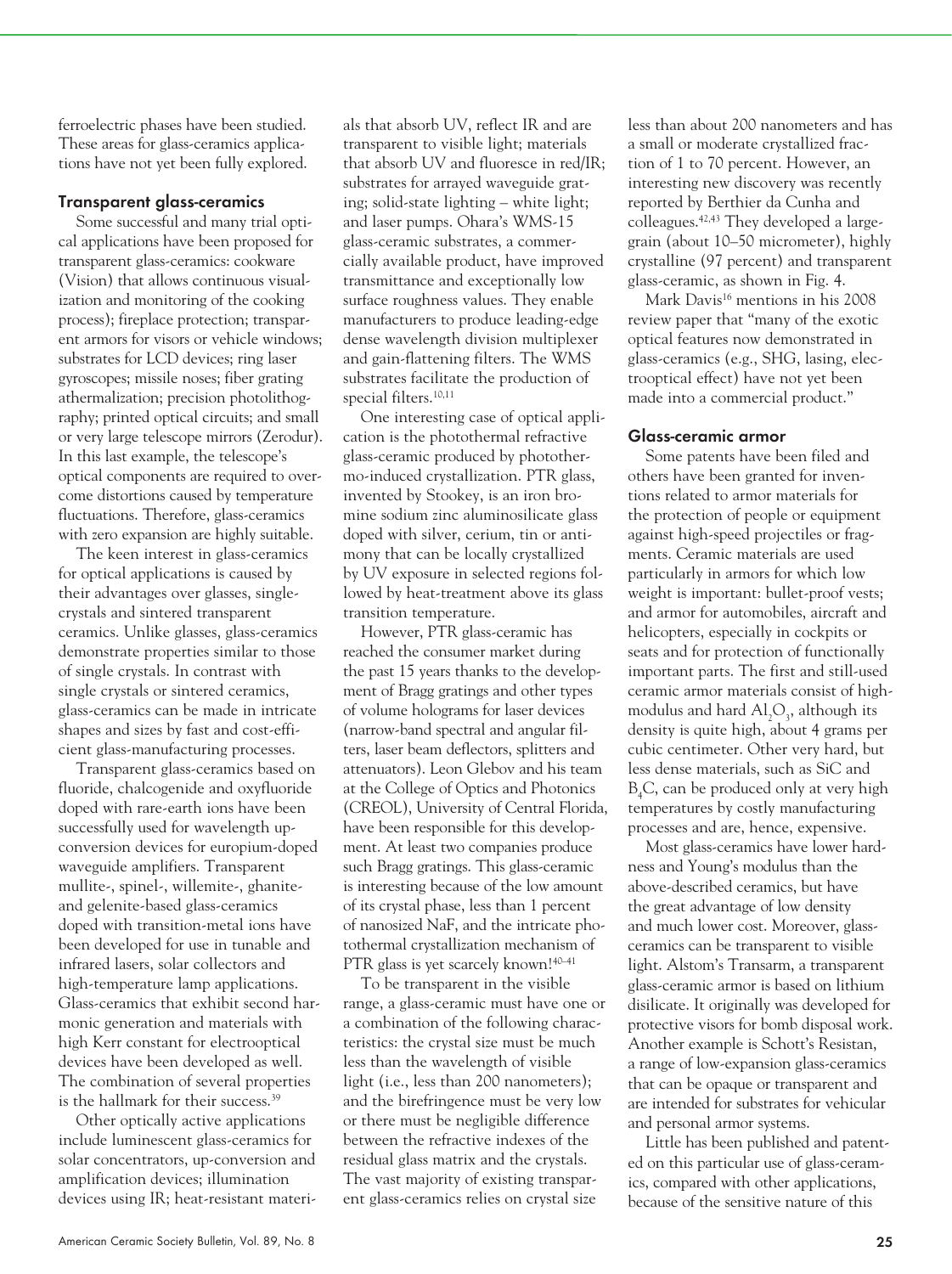military-related research. For more information the reader is referred to patents granted to Michael Budd and colleagues.

### Concluding remarks

An impressive variety of glassceramics has been developed during the past six decades. Yet, many others with unusual and unforeseen properties and applications are likely to be discovered in the future.

Glass-ceramics possess many favorable features.

• Composition:  $10^{52}$  compositions can, in principle, be vitrified by combining and varying by 1 mole percent of all the 80 "friendly" elements of the periodical table, which could then be crystallized to form a glass-ceramic.44

• Forming: Articles of any shape can, in principle, be made by rolling, casting, pressing, blowing, drawing or by any other glass-processing method that already exists or may be invented.

• Thermal treatment: Crystallization is induced on the cooling path, in one step or multiple steps.

• Microstructure: Articles can be engineered from nanograins, micrograins or macrograins; low or high crystallinity; zero, low or high porosity; one or multiple crystal phases; random or aligned crystals; and surface-induced or internal crystallization.

• Thermal properties: Thermal expansion can be controlled – negative, zero or highly positive; stability can range from about 400°C to 1,450°C; and low thermal conductivity is common.

• Mechanical properties: Articles have much higher strength and toughness than glasses, but the limits are far from being reached, possibility to be further strengthened by fiber addition, chemical and thermal methods. They are hard, some are machinable.

• Chemical properties: Articles are resorbable or highly durable.

• Biological properties: Articles are biocompatible (inert) or bioactive.

• Electrical and magnetic properties: Articles have low or high dielectric constant and loss, high breakdown voltage, ionic conducting or insulating, superconducting, piezoelectric and ferromagnetic properties.

• Optical properties: Articles are translucent or opaque, opalescent, fluorescent, and colored and photo-induction nucleations are possible.

Mark Davis mentions in his review article, that "… as George Beall pointed out to me some years ago, although the number of glass-ceramics in total that [make it] into commercialization is quite small, once they do make it, they exist as a viable product typically for decades." This is certainly true: From several thousand patents, only a few dozen glassceramics products have reached the market. However, most of them – or their updated versions – remain there, and some have sold millions!

Much is already known about glassceramic technology, but many challenges in glass-ceramic research and development are ahead. They include the search for new compositions (and there are many alternatives to explore), other and more potent nucleating agents, and new or improved crystallization processes. Challenges include microwave heating, biomimetic microstructures, textured crystallization demonstrated by Christian Russel of the OSI in Jena and laser crystallization demonstrated by Taka Komatsu of Tohoku University in Japan. A deeper understanding and control of photothermal-induced nucleation associated or not with chemical etching; the development of harder, stiffer, stronger and tougher glass-ceramics; and glass-ceramics with increased transparency or conductivity are also timely.

A wide range of potential properties of glass-ceramics is possible because of the ability to design their composition, thermal treatment and resulting microstructure. This, combined with the flexibility of high-speed hot-glass forming will ensure continued growth of glass-ceramic technology. As in their serendipitous discovery, "luck" based on systematic exploratory research, solid understanding of glass structure, relaxation, crystallization and properties, as well as knowledge of the vast literature and deductive reasoning, may allow other great inventions to bear fruit. From their glorious past, starting with their accidental discovery, to their very successful commercial products as well as their impressive range of properties

listed above (and not listed) and their exciting potential applications, glassceramics have indeed a bright future!

#### Editor's note

All of the glass-ceramic products cited in this article have registered trademarks held by the companies that produced them.

#### About the author

Edgar Dutra Zanotto is chair of the Nucleation, Crystallization and Glass-Ceramics Committee (TC 7) of the International Commission on Glass and head of the Vitreous Materials Laboratory, Department of Materials Engineering, Universidade Federal de São Carlos, São Carlos, SP, Brazil (www.lamav.ufscar.br).

#### Acknowledgments

 I am indebted to Donald Stookey for discovering glass-ceramics! I also deeply thank my former and present TC-7 colleagues and friends – from whom I learned much about the intricacies of glass crystallization, properties and applications of glass-ceramics during the past three decades: Peter James, Mike Weinberg, Stvan Szabo (all deceased), Tadaski Kobubo, Klaus Heide, Wolfgang Pannhorst, Linda Pinckney, Ian Donald, Guenter Volsksh, Taka Komatsu, Akihiko Sakamoto, Michael Budd, Maria Pascual, Miguel Prado, Vlad Fokin, Jeri Sestak, Mark Davis, Gilles Querel, Jojo Deubener, Ralf Mueller, Falk Gabel and Robert Hill.

Thanks also to Christian Ruessel for hosting several dozen internship students from LaMaV at the famous Otto-Schott Institute in Jena. To Leon Glebov, Larissa Glebova, Julien Lumeau, Vlad Fokin, Gui Parent and all the members of the photothermo-induced nucleation research team. To Larry Hench, Oscar Peitl, Murilo Crovacce, Renato Siqueira, Alex Fraga, Marina Ismael and Bruno Poletto – LaMaV's bio glassceramics team. To Miguel Prado, Ralf Muller, Catia Fredericci, Edu Ferreira, Anne Barbosa, Vivi Oliveira and Rapha (Bode) Reis – the sinter-crystallization team of LaMaV. To Ana Rodrigues, JL